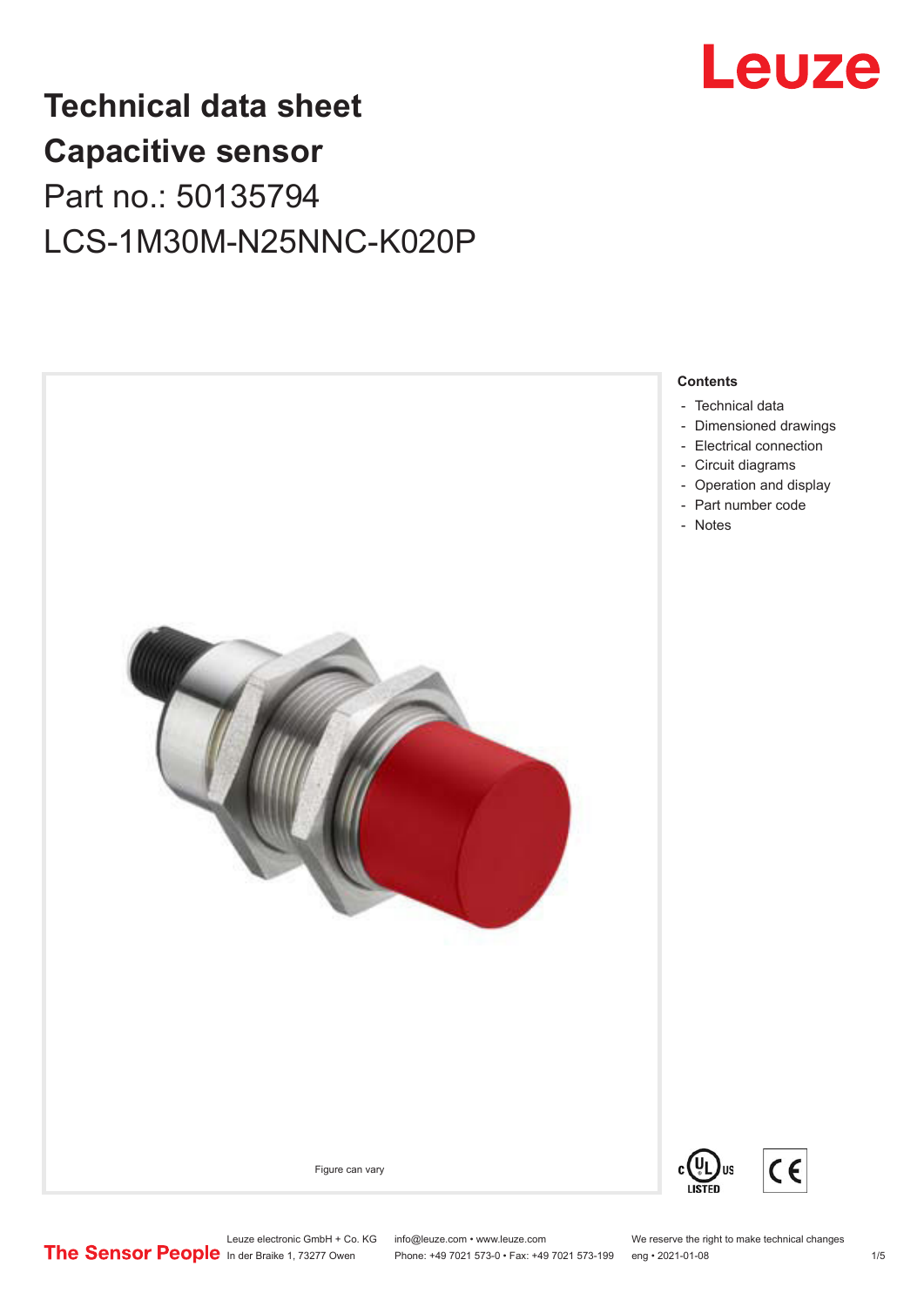### <span id="page-1-0"></span>**Technical data**

# Leuze

#### **Basic data**

| Paon, uata                                     |                              |
|------------------------------------------------|------------------------------|
| <b>Series</b>                                  | LCS-1                        |
| Switching distance S <sub>n</sub>              | $125$ mm                     |
| <b>Assured switching distance</b>              | 25 mm                        |
| <b>Characteristic parameters</b>               |                              |
| <b>MTTF</b>                                    | 226 years                    |
| <b>Electrical data</b>                         |                              |
| <b>Protective circuit</b>                      | Polarity reversal protection |
|                                                | Short circuit protected      |
|                                                |                              |
| Performance data                               |                              |
| Supply voltage U <sub>B</sub>                  | 10  30 V, DC                 |
| <b>Residual ripple</b>                         | 0  10 %, From U <sub>B</sub> |
| <b>Open-circuit current</b>                    | 15 mA                        |
| Temperature drift, max. (in % of S.)           | 20 %                         |
| Repeatability, max. (in % of S.)               | 2%                           |
| <b>Rated operating current</b>                 | 100 mA                       |
|                                                |                              |
| <b>Outputs</b>                                 |                              |
| Number of digital switching outputs 1 Piece(s) |                              |
|                                                |                              |
| <b>Switching outputs</b><br>Type               | Digital switching output     |
| <b>Voltage type</b>                            | DC                           |
|                                                |                              |
| <b>Switching output 1</b>                      |                              |
| <b>Assignment</b>                              | Connection 1, conductor 2    |
| <b>Switching element</b>                       | Transistor, NPN              |
| <b>Switching principle</b>                     | NC (normally closed)         |
| <b>Timing</b>                                  |                              |
|                                                | 100 Hz                       |
| <b>Switching frequency</b>                     |                              |
| <b>Connection</b>                              |                              |
| <b>Number of connections</b>                   |                              |
|                                                | 1 Piece(s)                   |
| <b>Connection 1</b>                            |                              |
| <b>Function</b>                                | Signal OUT                   |
|                                                | Voltage supply               |
| <b>Type of connection</b>                      | Cable                        |
| Cable length                                   | 2,000 mm                     |
| <b>Sheathing material</b>                      | <b>PUR</b>                   |
| <b>Number of conductors</b>                    | 3-wire                       |
| Wire cross section                             | $0.34$ mm <sup>2</sup>       |
|                                                |                              |
| <b>Mechanical data</b>                         |                              |
| Design                                         | Cylindrical                  |
| <b>Thread size</b>                             | M30 x 1.5 mm                 |
| Dimension (Ø x L)                              | 30 mm x 66.5 mm              |
| Type of installation                           | Non-embedded                 |
| <b>Housing material</b>                        | Metal                        |
|                                                | Stainless steel              |
| <b>Stainless steel housing</b>                 | V2A                          |
| Sensing face material                          | Plastic, Polybutylene (PBT)  |
| <b>Cover material</b>                          | Plastic, Polybutylene (PBT)  |

| <b>Operation and display</b>        |                                    |
|-------------------------------------|------------------------------------|
| Type of display                     | LED                                |
| <b>Number of LEDs</b>               | 2 Piece(s)                         |
| <b>Operational controls</b>         | Multiturn potentiometer (20 turns) |
| Function of the operational control | Sensitivity adjustment             |
| Switching distance, adjustable      | Yes                                |
|                                     |                                    |
| <b>Environmental data</b>           |                                    |
| Ambient temperature, operation      | $-2585 °C$                         |
|                                     |                                    |
| <b>Certifications</b>               |                                    |
| Degree of protection                | IP 67                              |
| <b>Protection class</b>             | III                                |
| <b>Certifications</b>               | c UL US                            |
| <b>Standards applied</b>            | IEC 60947-5-2                      |
|                                     |                                    |
| <b>Correction factors</b>           |                                    |
| Acetone                             | 0.75                               |
| <b>Acrylic resin</b>                | 0.10.25                            |
| Alcohol                             | 0.85                               |
| Ammonia                             | 0.70.85                            |
| Aniline                             | 0.4                                |
| <b>Gasoline</b>                     | 0.1                                |
| Celluloid                           | 0.15                               |
| <b>Liquid chlorine</b>              | 0.1                                |
| <b>Ebonite</b>                      | 0.15                               |
| <b>Epoxy resin</b>                  | 0.150.35                           |
| Crude oil                           | 0.05                               |
| <b>Ethanol</b>                      | 0.85                               |
| Ethylene glycol                     | 0.93                               |
| Freon R22 and 502 (liquid)<br>Grain | 0.35<br>0.150.3                    |
| Glass                               | 0.20.55                            |
| Glycerin                            | 0.98                               |
| <b>Rubber</b>                       | 0.150.9                            |
| Wood, wet                           | 0.60.85                            |
| Wood, dry                           | 0.10.4                             |
| <b>Carbon dioxide</b>               | 0                                  |
| Air                                 | 0                                  |
| Marble                              | 0.5                                |
| <b>Flour</b>                        | 0.05                               |
| <b>Melamine resin</b>               | 0.250.55                           |
| <b>Milk powder</b>                  | 0.2                                |
| <b>Nylon</b>                        | 0.20.3                             |
| Oil-containing paper                | 0.25                               |
| Paper                               | 0.1                                |
| Polyamide                           | 0.3                                |
| Polyester resin                     | 0.150.5                            |
| Pressboard                          | 0.10.3                             |
| <b>PTFE</b>                         | 0.1                                |
| <b>Quartz glass</b>                 | 0.2                                |
| Salt                                | 0.35                               |
| Sand                                | 0.150.3                            |
| Water                               | 1                                  |
| <b>Cement dust</b>                  | 0.25                               |
| Sugar                               | 0.15                               |

**Net weight** 150 g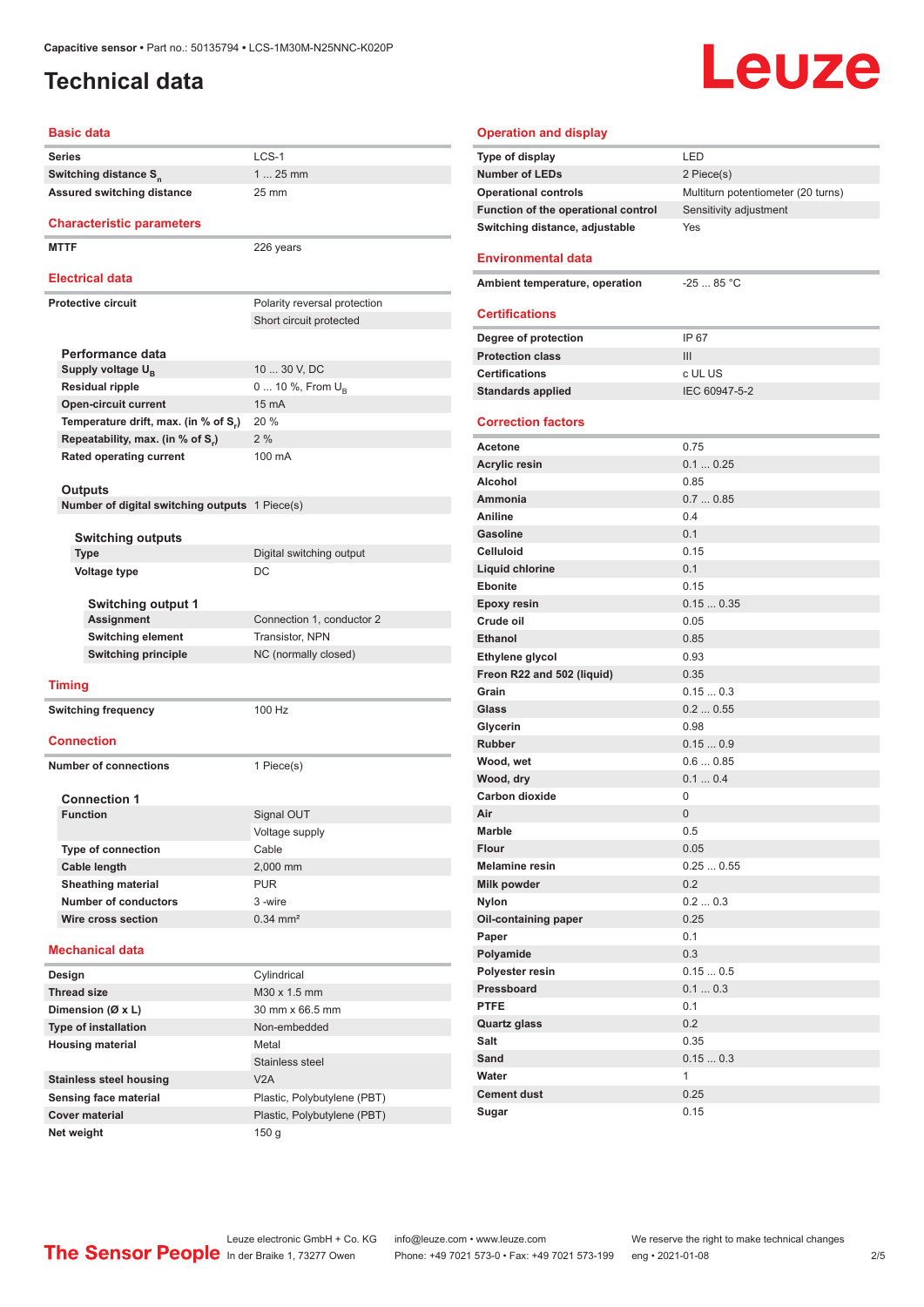### <span id="page-2-0"></span>**Technical data**

| <b>Customs tariff number</b> | 85365019 |
|------------------------------|----------|
| eCl@ss 5.1.4                 | 27270102 |
| eCl@ss 8.0                   | 27270102 |
| eCl@ss 9.0                   | 27270102 |
| eCl@ss 10.0                  | 27270102 |
| eCl@ss 11.0                  | 27270102 |
| <b>ETIM 5.0</b>              | EC002715 |
| <b>ETIM 6.0</b>              | EC002715 |
| <b>ETIM 7.0</b>              | EC002715 |

## **Dimensioned drawings**

All dimensions in millimeters





- 1 Active surface
- 2 Housing
- 3 Cover
- 4 Potentiometer
- 5 Green LED, operating voltage display
- 6 Yellow LED, function indicator

### **Electrical connection**

#### **Connection 1**

| <b>Function</b>             | Signal OUT            |
|-----------------------------|-----------------------|
|                             | Voltage supply        |
| <b>Type of connection</b>   | Cable                 |
| Cable length                | 2,000 mm              |
| <b>Sheathing material</b>   | <b>PUR</b>            |
| <b>Number of conductors</b> | 3-wire                |
| Wire cross section          | $0.34 \, \text{mm}^2$ |

Leuze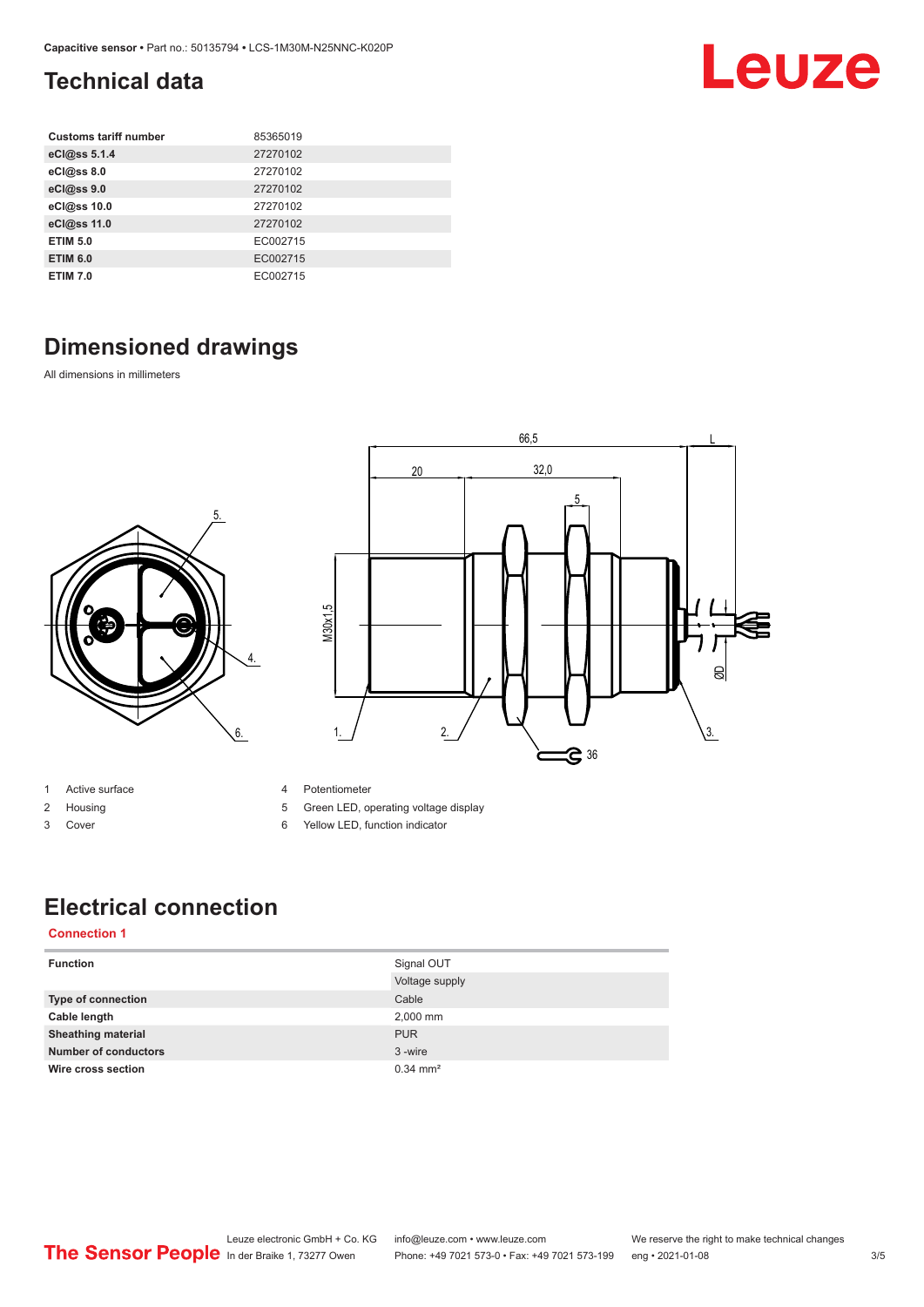#### <span id="page-3-0"></span>**Electrical connection**

## Leuze

#### **Conductor color Conductor assignment Brown** 10 - 30 V DC **Black** OUT **Blue** GND

#### **Circuit diagrams**



#### **Operation and display**

| <b>LED</b>     | <b>Display</b>           | <b>Meaning</b>                   |
|----------------|--------------------------|----------------------------------|
|                | Green, continuous light  | Ready                            |
| $\overline{2}$ | Yellow, continuous light | Switching output/switching state |

#### **Part number code**

Part designation: **LCS-ABBBC-DDDEFF-GHHHIJJJ KK**

| <b>LCS</b>   | <b>Operating principle</b><br>LCS: capacitive sensor                                                                                                                                                                                                                                                                                                                                                                                                                                                                                                                                                                                                                                                                                                                                                                       |
|--------------|----------------------------------------------------------------------------------------------------------------------------------------------------------------------------------------------------------------------------------------------------------------------------------------------------------------------------------------------------------------------------------------------------------------------------------------------------------------------------------------------------------------------------------------------------------------------------------------------------------------------------------------------------------------------------------------------------------------------------------------------------------------------------------------------------------------------------|
| A            | <b>Series</b><br>1: series 1 "Extended"<br>2: series 2 "Advanced"                                                                                                                                                                                                                                                                                                                                                                                                                                                                                                                                                                                                                                                                                                                                                          |
| <b>BBB</b>   | Design<br>M12: series with M12 x 1 external thread<br>M18: series with M18 x 1 external thread<br>M30: series with M30 x 1.5 external thread<br>Q40: series in cubic design, length 40 mm<br>Q54: series in cubic design, length 54 mm                                                                                                                                                                                                                                                                                                                                                                                                                                                                                                                                                                                     |
| $\mathbf{C}$ | <b>Housing material</b><br>B: brass<br>M: metal<br>P: plastic/PBT<br>T: PTFE                                                                                                                                                                                                                                                                                                                                                                                                                                                                                                                                                                                                                                                                                                                                               |
| <b>DDD</b>   | Measurement range / type of installation<br>F03: typ. range limit 3.0 mm / embedded installation<br>F04: typ. range limit 4.0 mm / embedded installation<br>F05: typ. range limit 5.0 mm / embedded installation<br>F06: typ. range limit 6.0 mm / embedded installation<br>F08: typ. range limit 8.0 mm / embedded installation<br>F10: typ. range limit 10.0 mm / embedded installation<br>F15: typ. range limit 15.0 mm / embedded installation<br>F20: typ. range limit 20.0 mm / embedded installation<br>N06: typ. range limit 6.0 mm / non-embedded installation<br>N08: typ. range limit 8.0 mm / non-embedded installation<br>N15: typ. range limit 15.0 mm / non-embedded installation<br>N25: typ. range limit 25.0 mm / non-embedded installation<br>N30: typ. range limit 30.0 mm / non-embedded installation |
| Е            | <b>Output function</b><br>B: NC and NO contact<br>N: NPN<br>P: PNP                                                                                                                                                                                                                                                                                                                                                                                                                                                                                                                                                                                                                                                                                                                                                         |